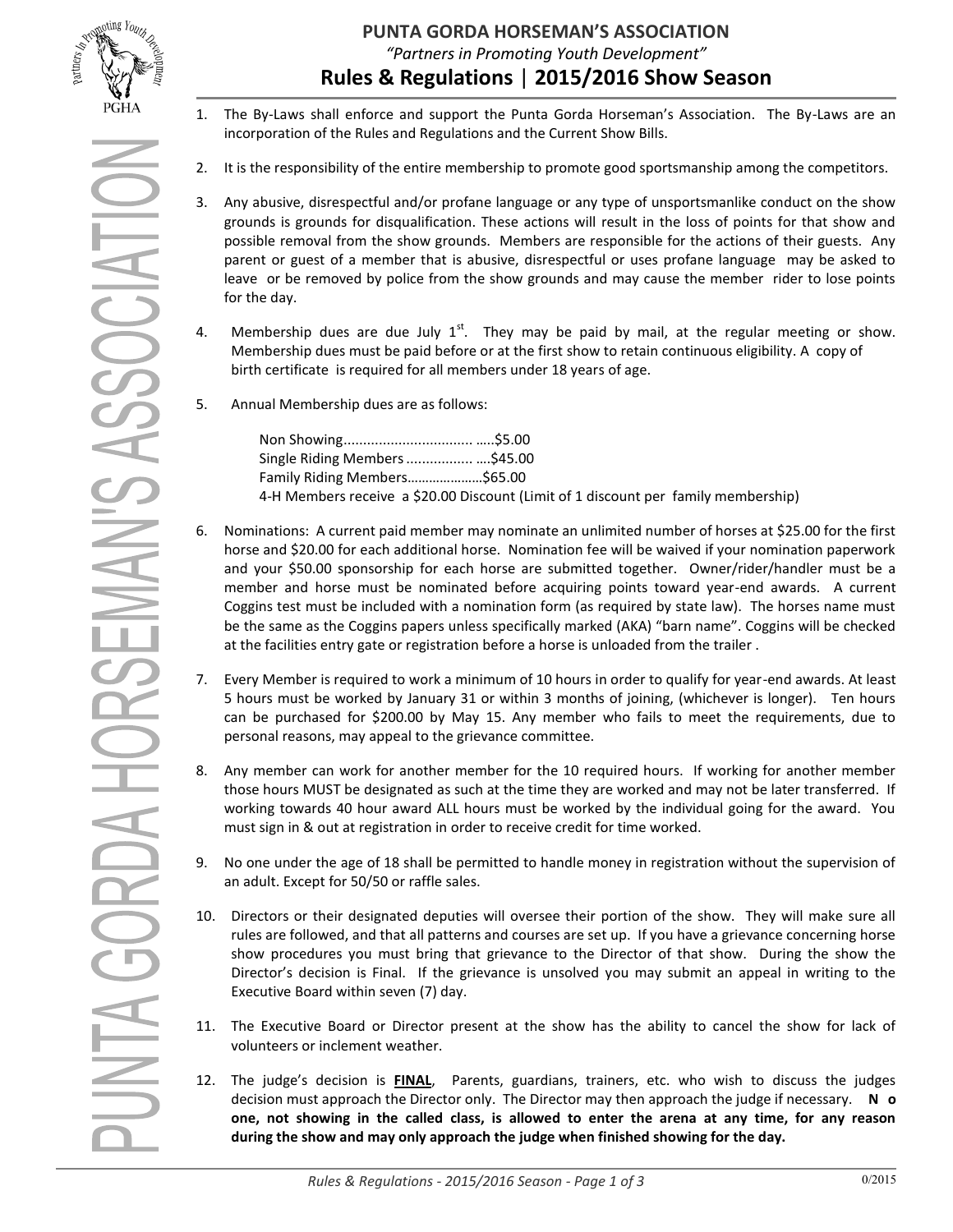

- 13. The Punta Gorda Horseman's Association strongly endorses the policy of humane treatment of horses. No person(s) on the show grounds (including but not limited to the parking area and show area) may treat a horse in an inhumane manner. This includes, but is not limited to, striking the legs with excessive force and showing a horse with raw or bleeding sores or any visible injury. Failure to comply will result in the immediate disqualification from the show and/or dismissal from the show grounds and may result in the suspension or revocation of membership. No horse will be permitted to enter the arena (to be judged, compete or do exhibition) more than 15 times a day in any PGHA sponsored event or show. If this rule is broken (whether intentionally or not) ALL points will be forfeited by ALL riders of that horse for that day. Lead line and in hand Classes do not count as part of the 15 classes.
- 14. Anyone who creates a safety hazard on the show grounds and is asked to stop by an authorized individual of PGHA, and does not will cause the rider to lose points for the show and may be asked to leave the show grounds for the duration of the show and possibly the show circuit year. Any horse determined by the Director or board as unsafe will be disqualified and not allowed at any PGHA events.
- 15. Alcohol or illegal drugs are not permitted at any PGHA show.
- 16. No Stallion may be shown by anyone under the age of 18 except current year colts and fillies class
- 17. All riders are reminded that they ride at their own risk. Properly fitted helmets are required for all Hunter/Jumper riders. Helmets are strongly recommended for all other riders. Florida Statues 375.251 states an equine activity sponsor or equine professional is not liable for an injury to, or the death of, a participant in equine activities resulting from the inherent risks of equine activities.
- 18. The Announcer and co-announcer's responsibility is to reflect good will and sportsmanship during the show as well as expedite the show in a reasonable manner. The Announcer must be 18 years of age or older, however substitutions may be made at the Director's discretion.
- 19. No rider will be allowed to register for a class after that class has begun. In Performance, Halter and Hunter/Jumper classes an exhibitor may not enter the arena after a class has been called, the gate has been closed and the class has begun unless approved by the Judge. Two minute gate call strictly enforced.
- 20. The registration booth and/or announcer is not responsible for errors made by contestants on the registration/entry forms.
- 21. Anyone whose check is returned due to insufficient funds will be notified to make it good on or before the next show **IN CASH**. Failure to make good on the check will permanently nullify membership and year-end awards. There will be a **\$25.00** fee for all returned checks.
- 22. All riders must enter and exit through the gate designated.
- 23. No free exhibition rides will be allowed at any show. In paid exhibition rides, no awards or points will be given. Rider must follow the direction and gait of the class.
- 24. No arena equipment shall be moved or changed after the first rider completes the course. Exceptions will be made for equipment that has been broken, damaged or deemed unserviceable.
- 25. A contestant will automatically be disqualified for breaking a pattern or tripping the timer light, once the timer has been started.
- 26. All competitors will be required to use and maintain reliable, appropriate tack, attire (No tube tops or spaghetti tops allowed while showing) and must wear boots when riding or performing in the arena. (This includes exhibition riders).
- 27. Leadline participants may NOT enter any other classes.